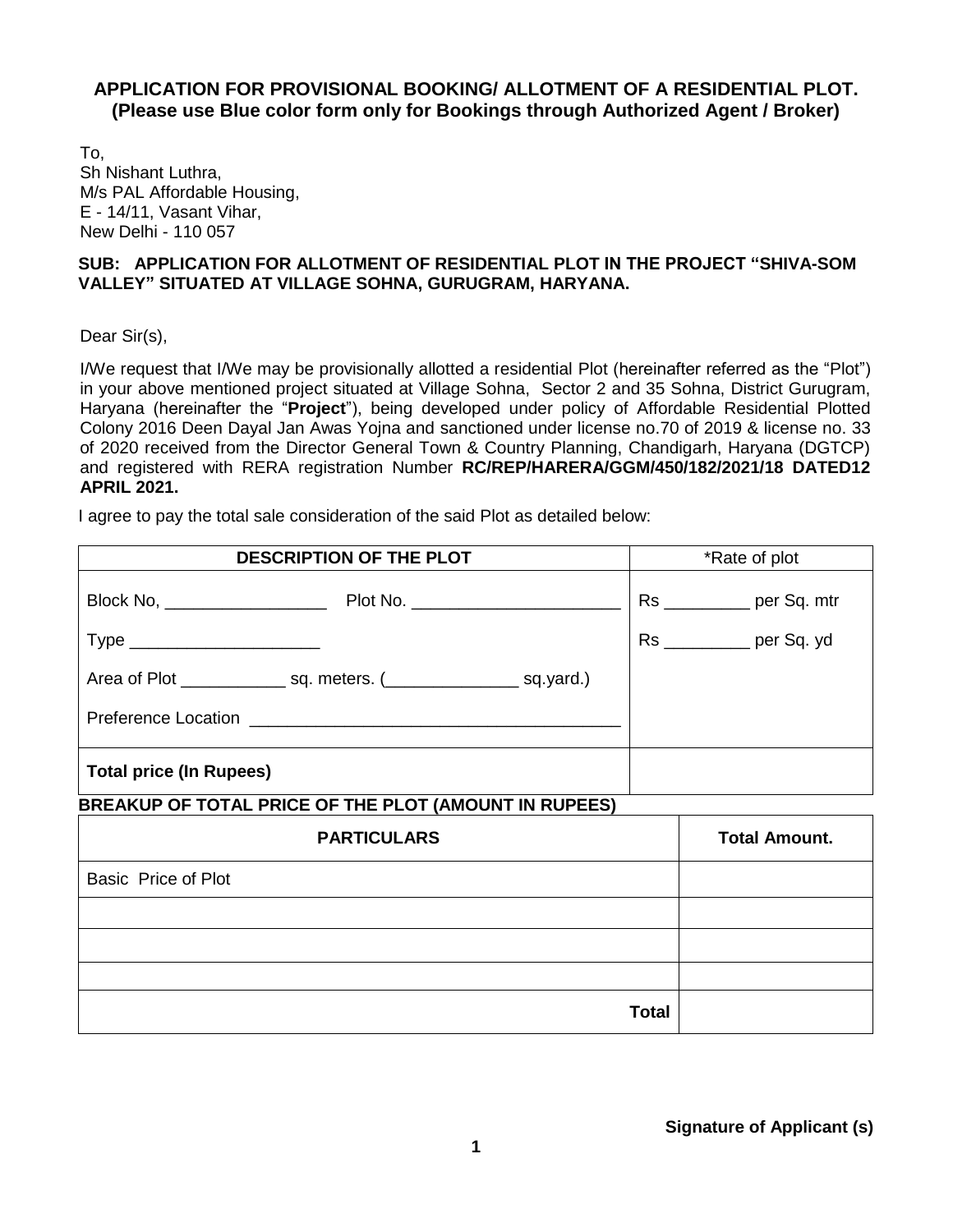### **\*NOTE:**

- Price of plot per sq. meter  $=$  Total Price Amount/Area of Plots in Sq. meter.
- Price of plot per sq. yard = Total Price Amount/ Area in Sq. yard.
- Conversion of unit of Measurement: 1 Sq. meter = 1.1959 square yd.
- Breakup of the amount i.e. towards charges mentioned above, if any, is calculated on Plot area.
- EDC has been included in above price as per rates for EDC applicable on the date of grant of license no. 70 of 2019 and license 33 of 2020. Any upward /downward revision by the concerned Authority shall be payable / refundable as per the terms and conditions of the Agreement for Sale.
- The cost of Electricity Meter connection and actual electricity consumption is not included in the above price and the Applicant shall apply to the competent Authority to get the same at his/her own additional cost.
- The above mentioned Total Price includes cost of maintenance charges up to the period of 30 days from the date of offer of possession. Thereafter, the maintenance security deposit and maintenance charges shall be charged as per the terms and conditions of agreement for sale by a nominated third party agency and buyer will have to sign a separate agreement for the same with the third party agency. The Stamp duty, sale/conveyance deed registration charges, retrospective revision in currently applicable and /or introduction of new taxes /cess /government charges shall be payable additionally as per the terms and conditions of Agreement for Sale.
- The standard Agreement for Sale format is available on Haryana RERA web site and the applicant is requested to read the same.

|           |  |         | The booking amount or the "Earnest Money" (10% of the Total price) for the above Plot is |  |  |  |  |  |  |
|-----------|--|---------|------------------------------------------------------------------------------------------|--|--|--|--|--|--|
| <b>Rs</b> |  | (Rupees |                                                                                          |  |  |  |  |  |  |

|                                                                     |       | Only), out of which I/We hereby Remit Rs. | (Rupees                                                                                              |
|---------------------------------------------------------------------|-------|-------------------------------------------|------------------------------------------------------------------------------------------------------|
|                                                                     |       |                                           | only) by way of Bank                                                                                 |
| Draft/Cheque No.                                                    | dated | drawn on                                  | Bank payable at New                                                                                  |
|                                                                     |       |                                           | Delhi/Gurugram, enclosed herewith present application, as an advance towards the provisional booking |
|                                                                     |       |                                           | of the Plot. I/We shall pay the balance earnest money/booking amount within 30 days from the date of |
| present application but before the execution of Agreement for Sale. |       |                                           |                                                                                                      |

I/we hereby agree and confirm that the payment made to Sh. Nishant Luthra proprietor M/s PAL Affordable Housing (hereinafter the **"Owner and Developer"**) by me/us either with this application (hereinafter the "**Application**") or thereafter to the extent of 10% of the cost of the said Plot shall constitute earnest money (hereinafter the "**Earnest Money**") and 10 (ten)% of the same shall stand forfeited, if I/ We fail to abide by any of the terms and conditions of this Application including failing to execute and register the agreement for sale (hereinafter the "**Agreement for Sale**") within 45 days from the date of present Application.

In the event of the "Owner and Developer" accepting my/our Application and agreeing to provisionally allot the Plot,

I/we agree to pay the balance sum as per the Payment Plan attached as Annexure-A.

I/we clearly understand that this Application does not constitute an agreement for sale and I/We do not become entitled to the final allotment of the Plot, notwithstanding the fact that the "Owner and Developer" has issued a receipt in acknowledgement of the money tendered with this Application.

I/We also agree to sign, execute and register the Agreement for Sale and further understand that it is only after I/we sign and execute the Agreement for Sale and get it registered, agreeing to abide by the terms and conditions laid down therein that the provisional allotment of the Plot shall become final and binding upon both the parties. I/we also agree to bear the cost of registration of the said agreement for sale.

I/We also agree that in the event, I/We fail to execute and register the Agreement for Sale within 45 days of the date of this Application, the provisional allotment of the aforesaid Plot shall stand cancelled and 10 (ten) % of the Earnest Money deposited by me with the "Owner and Developer" shall stand forfeited and I/We shall not have any claim upon the same.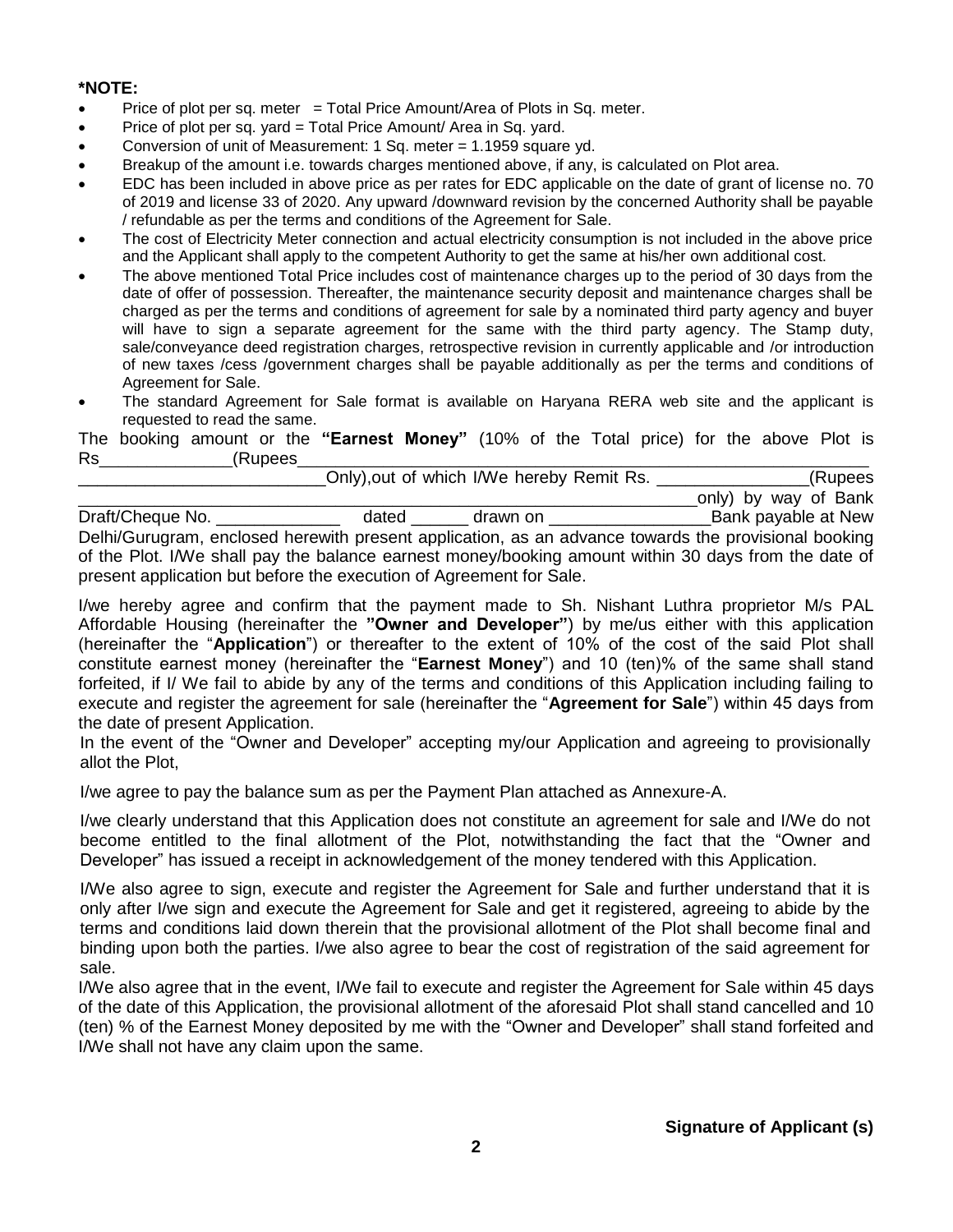|                                                                                                     | My/our particulars are given below for your reference and record:    | Please affix |  |  |  |
|-----------------------------------------------------------------------------------------------------|----------------------------------------------------------------------|--------------|--|--|--|
|                                                                                                     |                                                                      |              |  |  |  |
|                                                                                                     |                                                                      | Your         |  |  |  |
|                                                                                                     |                                                                      |              |  |  |  |
|                                                                                                     | Residential Status: Resident/Non-Resident/Foreign National of Origin |              |  |  |  |
|                                                                                                     |                                                                      |              |  |  |  |
|                                                                                                     | ………………………………………………………………………………………Landline No…………………                  |              |  |  |  |
|                                                                                                     |                                                                      |              |  |  |  |
|                                                                                                     |                                                                      |              |  |  |  |
|                                                                                                     |                                                                      |              |  |  |  |
|                                                                                                     |                                                                      |              |  |  |  |
|                                                                                                     |                                                                      |              |  |  |  |
|                                                                                                     |                                                                      | Please affix |  |  |  |
|                                                                                                     |                                                                      | your         |  |  |  |
|                                                                                                     |                                                                      |              |  |  |  |
|                                                                                                     | here                                                                 |              |  |  |  |
|                                                                                                     | Residential Status: Resident/Non-Resident/Foreign National of Origin |              |  |  |  |
|                                                                                                     | Income Tax Permanent Account No.  Aadhar Card No.                    |              |  |  |  |
|                                                                                                     |                                                                      |              |  |  |  |
|                                                                                                     |                                                                      |              |  |  |  |
|                                                                                                     |                                                                      |              |  |  |  |
|                                                                                                     |                                                                      |              |  |  |  |
|                                                                                                     |                                                                      |              |  |  |  |
|                                                                                                     |                                                                      |              |  |  |  |
|                                                                                                     |                                                                      |              |  |  |  |
|                                                                                                     |                                                                      |              |  |  |  |
| <b>PAYMENT PLANS (Please see Annexure A):</b><br>$A'$ (down payment, $\Box$ $B'$ time linked $\Box$ | ${^{\prime}}$ C $^{\prime}$<br><b>DEVELOPMENT LINKED.</b>            | $\Box$       |  |  |  |

#### **NOTE:**

- **A.** Payments to be made by A/c Payee Cheque(s)/Demand Draft(s) in favor of" PAL Affordable Housing A/C – Collection Account" payable at New Delhi/Gurugram only. Cash and Outstation Cheques / Drafts will not be accepted.
- **B.** Price Lists and Payment Plan are subject to revision/withdrawal without notice at "Owner and Developer's" sole discretion before booking application along with booking amount is received. Please see price list and Payment Plan applicable at the time of Application/Registration.
- **C.** Allotment of Plot with preferred location is subject to availability and on "Owner and Developer's" discretion.
- **D.** Address Proof, PAN card copy, Aadhar Card Copy, Photograph, Email and Mobile number must be provided along with the Application In case PAN card No. is not provided, Applicant(s) must provide declaration in Form No. 60 (See Annexure B).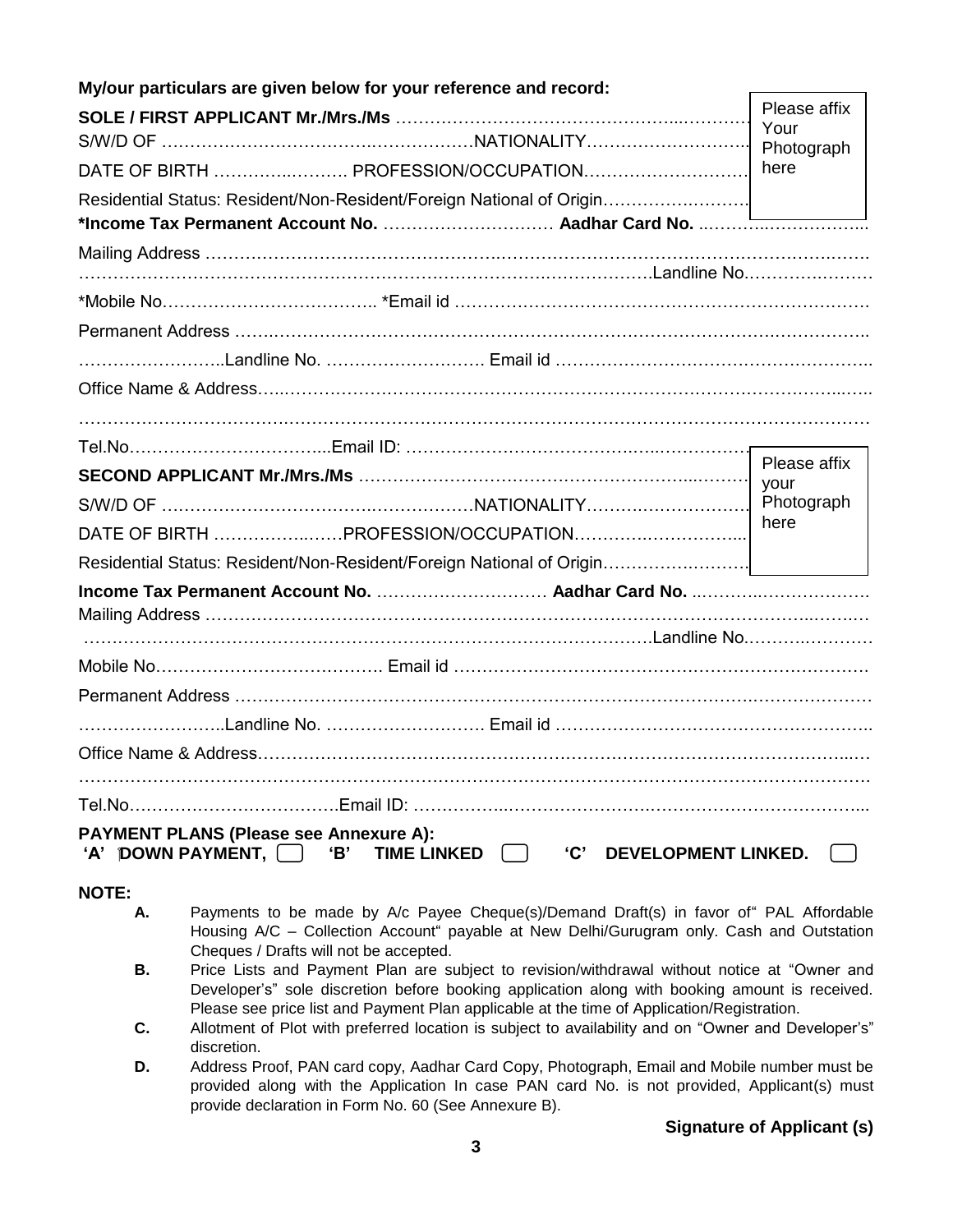- **E.** The rights/interest in the said Plot can't be sold/transferred till the Agreement For Sale is registered with the concerned Authority and until all the dues payable to "Owner and Developer" are fully paid.
- **F.** Delay in payments attracts interest as per applicable rules prescribed under RERA.

I/We the applicant(s) do hereby declare that the above particulars/information given by me/us are true and correct and nothing has been concealed therefrom. I/we also understand that the "Owner and Developer" may communicate with us by Email and SMS on my/our Email and mobile numbers provided by me/us for sending notices/reminders and for other information regarding this project or other existing or future projects and I/we hereby authorize the "Owner and Developer" to send such Emails and SMS to me/us. I/We have read, understood agreed and signed the attached terms and conditions of the Application and those of Agreement for Sale and agree to execute and register the Agreement for Sale as and when instructed by the "Owner and Developer" to do so.

| <b>Signature of Applicant(s)</b>                                                                                                                                                                                                                                                                                                                                                                                                                                                                                       |  |
|------------------------------------------------------------------------------------------------------------------------------------------------------------------------------------------------------------------------------------------------------------------------------------------------------------------------------------------------------------------------------------------------------------------------------------------------------------------------------------------------------------------------|--|
| <b>FOR BROKER'S USE ONLY</b>                                                                                                                                                                                                                                                                                                                                                                                                                                                                                           |  |
|                                                                                                                                                                                                                                                                                                                                                                                                                                                                                                                        |  |
|                                                                                                                                                                                                                                                                                                                                                                                                                                                                                                                        |  |
| <b>Broker Stamp</b>                                                                                                                                                                                                                                                                                                                                                                                                                                                                                                    |  |
| NOTE: AGENTS MUST PUT THEIR STAMP AND SIGNATURE AT APPROPRIATE PLACE AND<br>ENSURE THAT COPY OF THEIR PAN CARD, GST AND RERA REGISTRATION<br><b>ISSUBMITTED TO "OWNER AND DEVELOPER".</b>                                                                                                                                                                                                                                                                                                                              |  |
| FOR OFFICE USE ONLY.                                                                                                                                                                                                                                                                                                                                                                                                                                                                                                   |  |
| Accepted $\Box$<br>1. Application -<br>Rejected $\Box$<br>2. DETAILS OF PLOT ALLOTTED                                                                                                                                                                                                                                                                                                                                                                                                                                  |  |
|                                                                                                                                                                                                                                                                                                                                                                                                                                                                                                                        |  |
|                                                                                                                                                                                                                                                                                                                                                                                                                                                                                                                        |  |
| Total Plot Price Includes cost of maintenance charges up to the period of 30 days from the date of offer of<br>possession. Thereafter, the maintenance security deposit and maintenance charges shall be charged as per the<br>terms and conditions of agreement for sale. The Stamp duty, sale deed registration charges, revision in<br>currently applicable and/or introduction of new taxes/cess/government charges shall be payable additionally as<br>per the terms and conditions of Agreement for Sale.<br>for |  |
|                                                                                                                                                                                                                                                                                                                                                                                                                                                                                                                        |  |
| 4. Provisional booking receipt No dated                                                                                                                                                                                                                                                                                                                                                                                                                                                                                |  |
| <b>Signature of Project Head (Mktg)</b>                                                                                                                                                                                                                                                                                                                                                                                                                                                                                |  |

**Signature of Applicant (s)**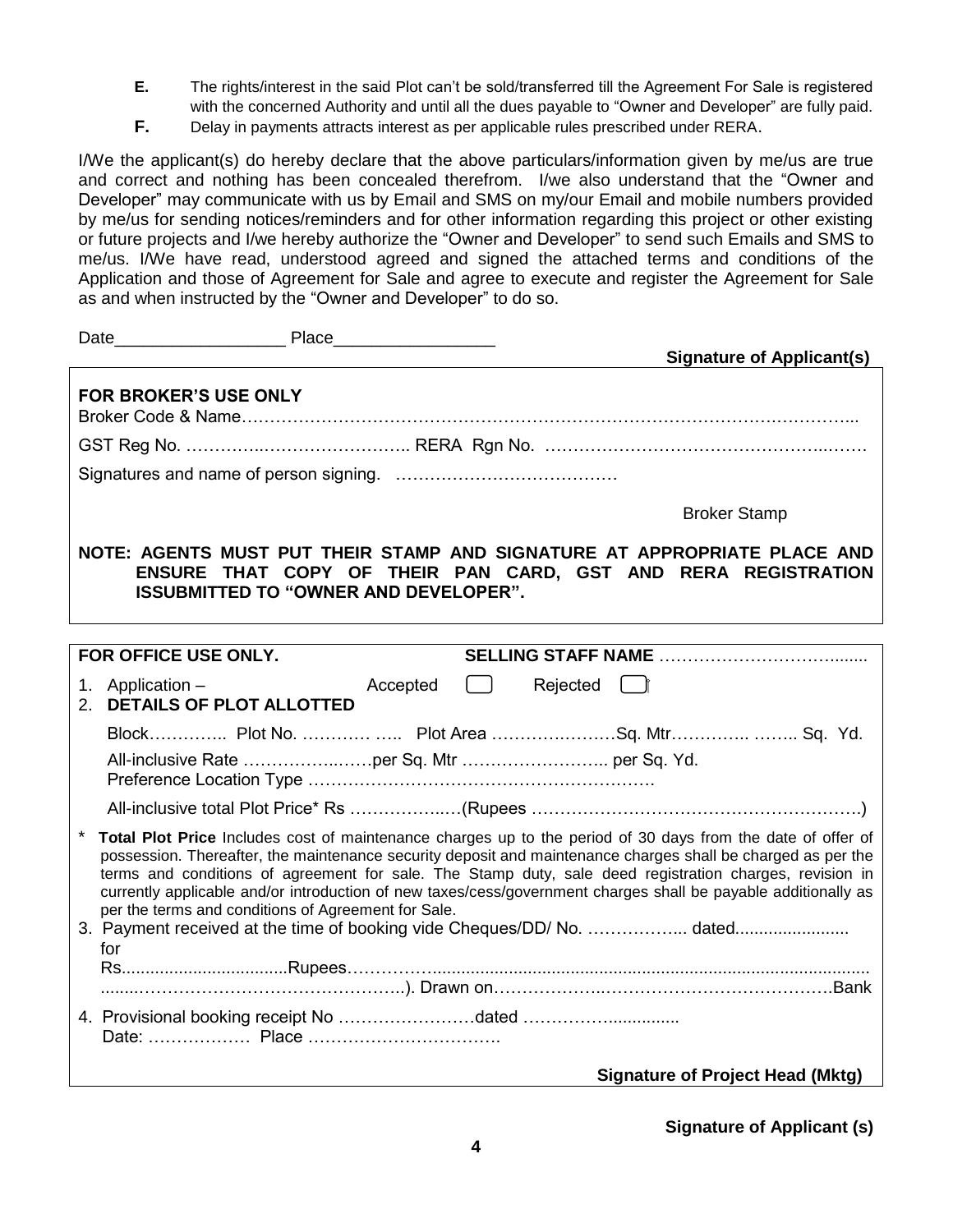### **PRINCIPAL TERMS AND CONDITIONS FORMING A PART OF PRESENT APPLICATION FOR PROVISIONAL ALLOTMENT OF RESIDENTIAL PLOT(s) IN** "**SHIVA-SOM VALLEY, SOHNA" SITUATED AT VILLAGE SOHNA, SECTOR 2 & 35 SOHNA, DISTRICT GURUGRAM, HARYANA**.

The principal terms and conditions for the provisional allotment are set out herein below (the terms used in this Application, but not defined herein shall have the same meaning as ascribed to them in the Agreement for Sale (format attached herewith) to be executed and registered later):

- 1. The Applicant has applied for provisional allotment of the Plot in the Project with full knowledge of all the laws/notification and rules applicable to this location in general and this Project in particular, which have been explained by the "Owner and Developer" and understood by him/her.
- 2. That the Applicant has fully satisfied himself/herself about the right, interest and title of the "Owner and Developer" in the land on which the said Plot is proposed to be developed and has understood all the arrangements, if any, between the "Owner and Developer" and persons acting/providing services on behalf of "Owner and Developer" and their limitations and obligations in respect thereof.
- 3. That the "Owner and Developer" shall have the exclusive right to accept/reject this Application in its sole discretion.
- 4. The provisional allotment of the Plot is subject to the terms and conditions of this Application form. In case of any breach thereof, the booking shall not be confirmed and the Applicant shall not be entitled for allotment.
- 5. That in case of acceptance of the this application by the "Owner and Developer", the Applicant(s) shall sign/execute and get registered the Agreement for Sale and the expenses pertaining to the registration of the agreement for sale such as stamp duty and fee etc. shall be borne by the applicant(s). If, however, the Applicant(s) fails to sign and register the Agreement for Sale within 45 days from the date of signing of present Application, the provisional allotment of the aforesaid Plot may be cancelled by the "Owner and Developer" and the Earnest Money/part of the Earnest Money deposited by the Applicant shall stand forfeited as per applicable RERA rules and the Applicant(s) shall not have any claim upon the same.
- 6. The Total Basic Price above includes Taxes (GST, if applicable, and Cess or any other taxes/fees/charges/levies etc., currently levied, in connection with the development/construction of the Project) paid/payable by the "Owner and Developer" up to 30 days from the date of offer of possession of the Plot to the Applicant or the competent authority, as the case may be, after obtaining the necessary approvals from competent authority for the purpose of such possession. It is clarified that in case the possession is offered by the "Owner and Developer" and the same is not taken within 30 days from the date of such offer of possession then the Plot shall be deemed to have been handed over for the purpose of liabilities towards such taxes/fees/ charges/levies and maintenance etc.
- 7. The Project is being developed/marketed by the "Owner and Developer" on project land under License and other requisite sanctions obtained from the concerned authorities. Details of project land and license/sanctions are given in the attached Agreement for Sale.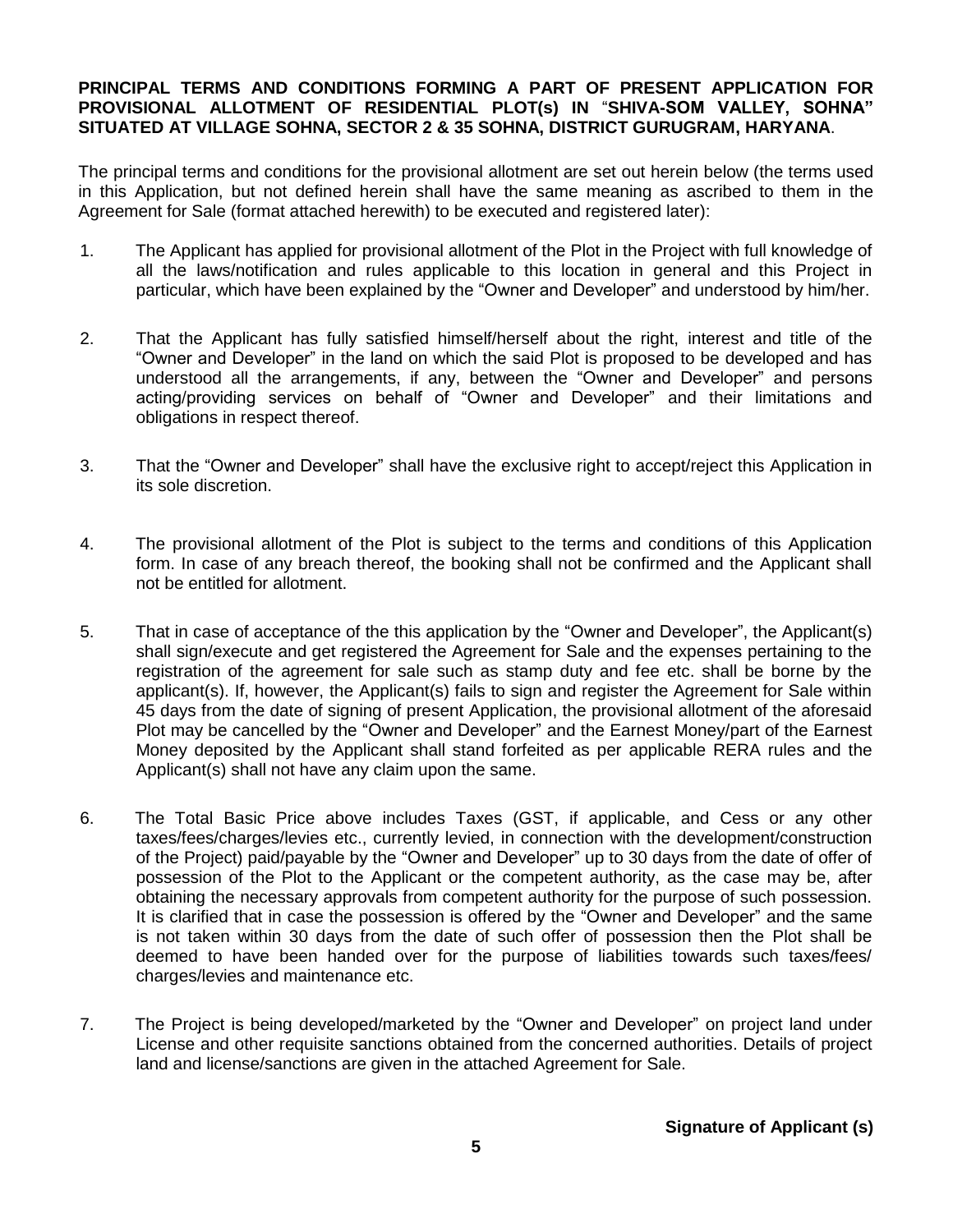- 8. It is clearly understood and so agreed by and between the parties hereto that all the provisions contained herein and the obligation arising hereunder in respect of the said Plot shall equally be applicable to and enforceable against any and all occupiers, substitutes, tenants, licensees and / or subsequent purchasers/assignees of the said Plot, as the said obligations go along with the said Plot for all intents and purposes. Apart from the internal services, if any outside (external and/or peripheral) services are provided by any Government or local authority and any charge is levied thereupon and/or any other charges are levied under any other head, the same shall also be payable in addition to the aforesaid price of the Plot on proportionate basis by the Applicant.
- 9. The Applicant shall have right to use common areas and facilities only within the said Project harmoniously along with other occupants, maintenance staff, etc. without causing any inconvenience or hindrance to them. Further it is agreed by the Applicant that usage of common areas and facilities within the said Project shall always be subject to the timely payment of maintenance and electricity charges, if any.
- 10. It is hereby agreed that the Earnest Money paid by the Applicant is to ensure fulfillment of terms and condition as contained in this Application by the Applicant. The Applicant hereby authorizes the "Owner and Developer" to forfeit the said Earnest Money/Part of the Earnest Money as per applicable RERA rules, in case of breach of the terms and conditions of this Application.
- 11. Timely payment of installments as per the Payment Plan is the essence of the terms of this Application and the Agreement for Sale. It shall be the duty of the Applicant to make regular payments of installments in accordance with the Payment Plan opted by him/her on his own without any dependence/reference to any demand notices being issued by the "Owner and Developer", except in case of Development Linked payment plan. The "Owner and Developer" may in its discretion send demand notices, but non-receipt of the same shall not be a valid reason for non-payment of the installments/payments and the dues, so demanded by way of such notice shall be final and binding on the Applicant. Delay in payment of any amount, due and payable by the Applicant, in terms of this Application and the Agreement for Sale shall attract interest at the rate as specified in the concerned State RERA Rules.
- 12. In case of default by the Applicant under the condition listed above continues for a period beyond 45 days after notice from the "Owner and Developer" in this regard, the "Owner and Developer" may cancel the provisional allotment of the Plot in favor of the Applicant and refund the money paid by the Applicant after forfeiting the amount mentioned in previous clauses and the interest liabilities and the Allotment shall thereupon stand terminated. Provided that the "Owner and Developer" shall intimate the Applicant about such termination at least thirty days prior to such termination.
- 13. That in case the cheque submitted by the Applicant towards payment of any installment or any other due payable by him/her, is dishonored, then the "Owner and Developer" shall notify about the same to the Applicant and the Applicant, within 15 (fifteen) days of receiving such intimation, shall deposit the entire cheque amount together with cheque dishonor charges and interest, with the "Owner and Developer". In case, the Applicant fails to make such due payments within the period of 15 (fifteen) days, the "Owner and Developer" shall be entitled to but not limited to initiating proceedings under Section 138 of the Negotiable Instruments Act, 1881, in addition to all such other remedies as are available under present Agreement as well as the applicable laws and the same shall also be treated as breach of the terms and conditions of this Application and the Agreement for Sale and the allotment of the Plot may be cancelled in the manner provided in this Application/Agreement for Sale.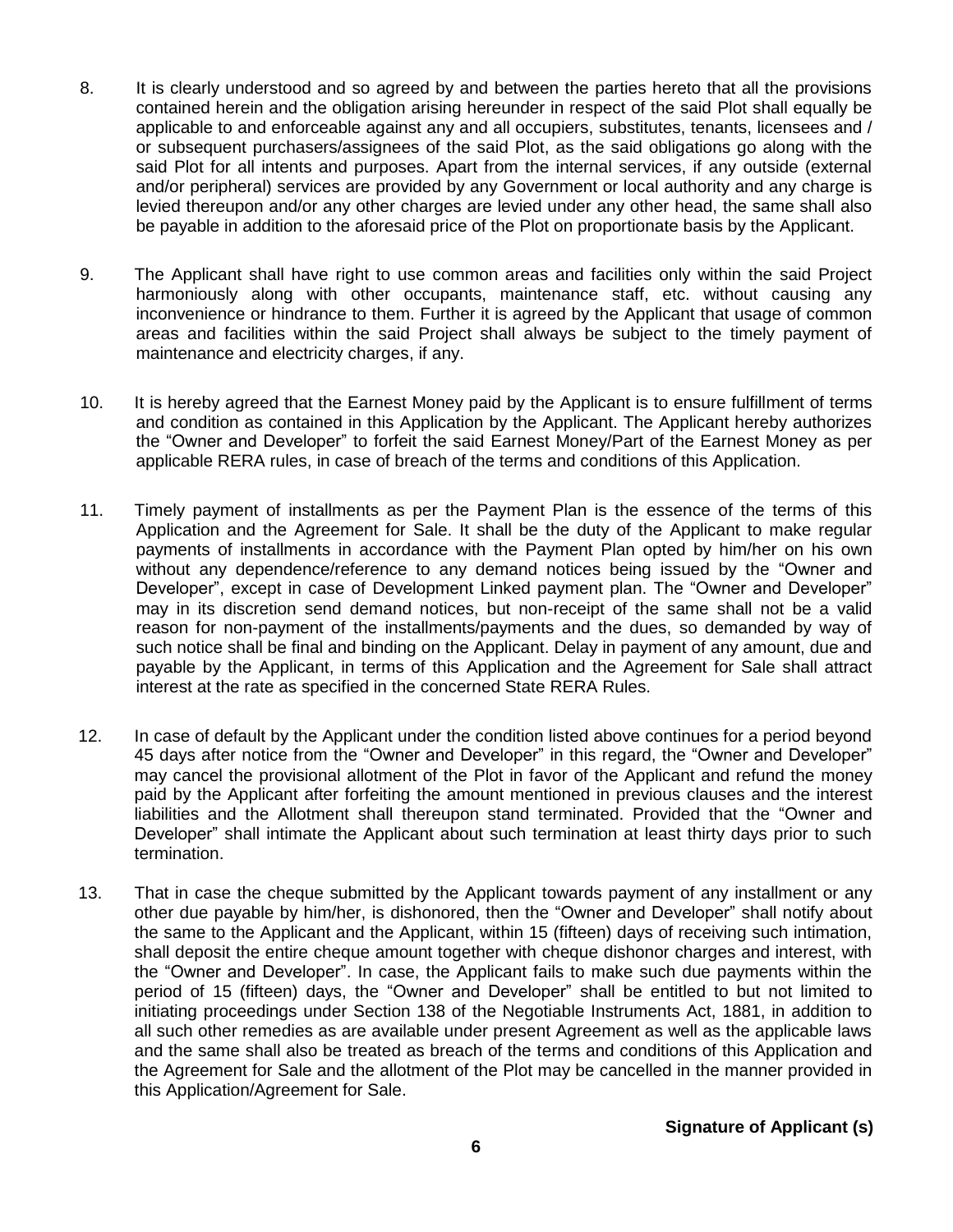- 14. The Applicant authorizes the "Owner and Developer" to adjust/appropriate all payments made by him/her under any head(s) of dues against lawful outstanding of the Applicant (s) against the Plot, if any, in his/her name first towards interest and under any head(s) of dues against lawful outstanding of the Applicant against the Plot and the Applicant(s) undertakes not to object/demand/direct the "Owner and Developer" to adjust his payments in any manner.
- 15. The "Owner and Developer" assures to hand over possession of the Plot as declared while registering the project with RERA, unless there is delay or failure due to "*Force Majeure", order of any* court/Tribunal/Authority, Government policy/guidelines, decisions affecting the regular development of the real estate project. If, the completion of the Project is delayed due to the above conditions then the Applicant agrees that the "Owner and Developer" shall be entitled to the extension of time for delivery of possession of the Plot. The Applicant(s) agrees and confirms that, in the event it becomes impossible for the "Owner and Developer" to implement the Project due to any reason other than Force Majeure and above mentioned conditions, then this allotment shall stand terminated and the "Owner and Developer" shall refund to the Applicant the entire amount received by the "Owner and Developer" from the allotment as per the RERA Rules. The "Owner and Developer" shall intimate the Applicant about such termination at least thirty days prior to such termination. After refund of the money paid by the Applicant(s), the Applicant agrees that he/ she shall not have any rights, claims etc. against the "Owner and Developer" and that the "Owner and Developer" shall be released and discharged from all its obligations and liabilities under present Application.
- 16. On receiving offer of possession letter from the "Owner and Developer", the Applicant (s) shall remit all balance dues and outstanding along with interest up to the date of payment, if any, within time period mentioned in offer of possession letter and also complete all required formalities as stated therein including signing of declarations/undertakings and maintenance agreement, electricity supply agreement (if applicable)and pay the Maintenance security deposit and Common maintenance charges with the maintenance agency before taking physical possession and execution of the sale deed for the said Plot.That the Applicant shall pay Maintenance Security Deposit at the rate of Rs \_\_\_\_\_\_\_\_\_\_/- per sq yd.
- 17. A Title Deed (sale/Conveyance/Lease deed as the case may be) shall be executed and registered in favor of the Applicant(s) within the time prescribed in the Agreement for Sale after the "Owner and Developer" has received from the Applicant the total sale consideration, other dues/charges, stamp duty, service tax/GST, registration fee, cesses, documentation charges and other incidental expenses along-with No Objection Certificate from concerned maintenance agency and/or required declaration/undertaking is given by the Applicant(s). The Maintenance Agency will issue no objection certificate only after all its dues are paid and maintenance/electricity supply agreement (if applicable) is signed by the Applicant. The title of the Plot shall pass on to the Applicant(s) only after execution of the title deed and till then the Plot shall remain property of the "Owner and Developer".
- 18. If the Applicant(s) fails to take possession of the Plot, even if all dues have been paid, within a period of 180 days from the date of offer of possession or any date, if extended by the "Owner and Developer" in its sole discretion, the "Owner and Developer" will not be responsible for deterioration in the condition of the Plot and will hand over the physical possession on as is where is basis and any work or expense to improve on the condition of the Plot will have to be carried out and borne by the Applicant(s) himself.
- 19. The stamp duty, registration charges and all other incidental and legal expenses for execution and registration of the Agreement for Sale/any agreement / deed / document executed between the "Owner and Developer" and the Applicant(s) shall be borne by the Applicant.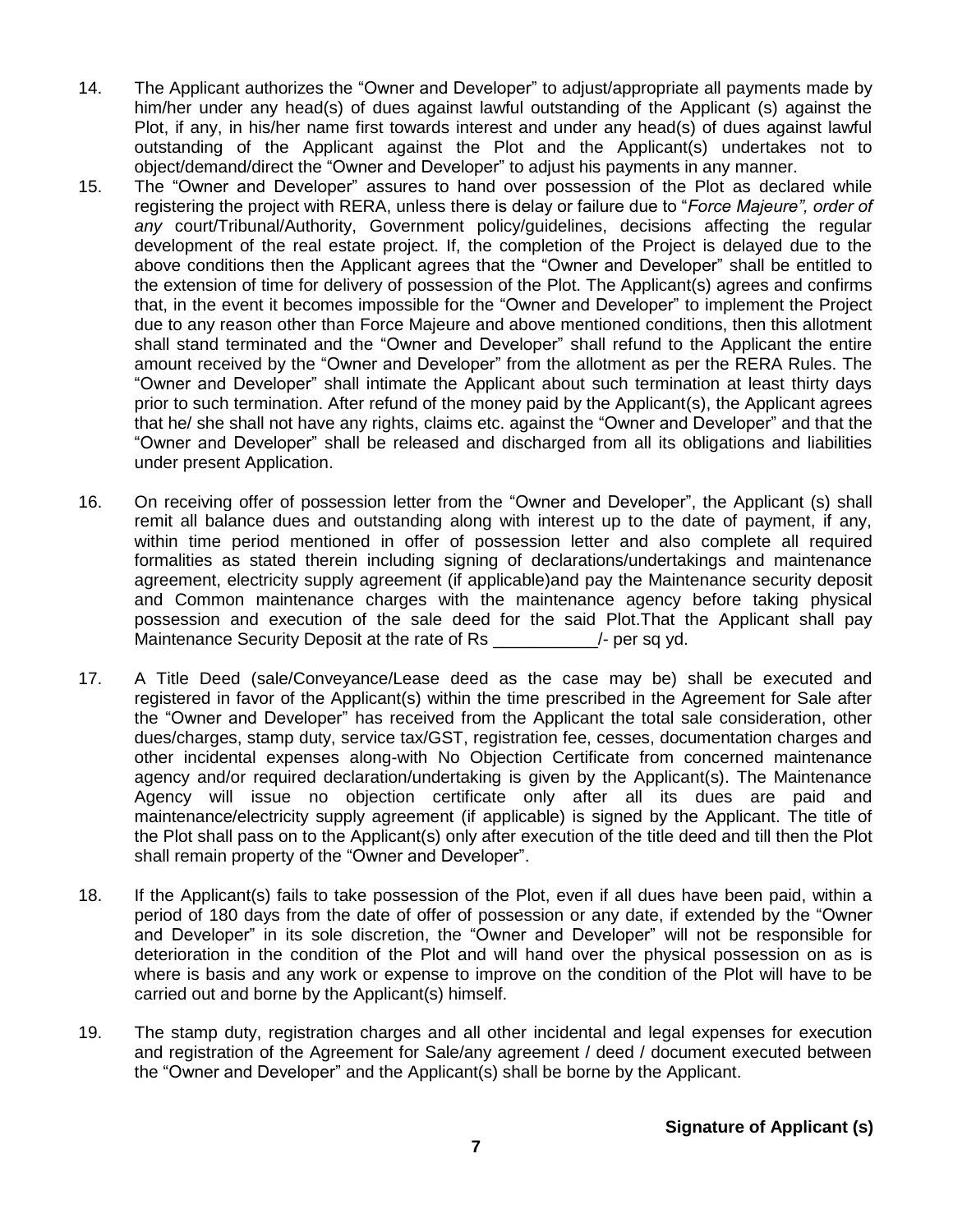- 20. The Applicant(s) hereby agrees that after taking over the physical possession of the Plot he/she shall abide by and adhere to the conditions imposed under the building laws, the lay out plans, building plans and other state, municipal and local laws as are applicable or made applicable in future by government bodies/ authorities to the Project and shall be responsible for all defaults, violations or breaches of any of the conditions or rules and regulations.
- 21. The Applicant(s) hereby agrees that he/she will, at the time of offer of possession of the Plot enter into a maintenance agreement with "Owner and Developer"/its nomine/association of Plot owners/Authority or other body (ies), as the case may be, (hereinafter referred to as 'the Maintenance Agency') for the various common services or facilities including the upkeep, repairs, security and maintenance etc. of the said Project and its Common Areas and for supply of electricity, if applicable, to the Plots in the Project and the Applicant(s) shall pay the maintenance security deposit and maintenance charges and electricity consumption charges, if applicable, as per bills raised by the Maintenance Agency, as & when and in the manner demanded by the said Maintenance Agency. Such charges shall be reckoned 30 days after the date of offer of possession letter. In the event of his/her failure to take possession for any reason whatsoever, the Applicant(s) shall be liable to pay all maintenance charges, as applicable, to the Maintenance Agency and/or any other levies on account of failure to take possession of the Plot. The Applicant(s) also understands and agrees that Maintenance Agency may recover its dues through prepaid meter system and, if so, the Applicant(s) ensures and undertakes to maintain sufficient advance balance in the prepaid Meter system to cover payment of such expenses.
- 22. The Applicant(s) shall plan and distribute its electrical load in conformity with the electrical systems installed by the "Owner and Developer" and thereafter by the association of Allottees and/or maintenance agency appointed by association of Allottees. The Applicant(s) shall be responsible for any loss or damages arising out of breach of any of the aforesaid conditions.

Upon receiving a written intimation from the "Owner and Developer" for possession, the Applicant(s) shall take possession of the Plot from the "Owner and Developer" by executing necessary indemnities, undertakings and such other documentation as prescribed in this Application/Agreement for Sale and the "Owner and Developer" shall give possession of the Plot to the Applicant(s). In case, the Applicant(s) fails to take possession within the time provided in the Agreement for Sale, such Applicant(s) shall continue to be liable to pay the maintenance charges.

- 23. The Physical Possession of the Plot shall be given by the Estate Manager on the basis of Possession Letter issued by the "Owner and Developer" authorizing Estate Manager to handover the possession to the Applicant and on the basis of valid NOC of the maintenance agency. The "Owner and Developer" and the maintenance agency will issue such Letter/NOC only after all dues are clear and all formalities are complete. Hence, any delay in payment of all dues and completion of all formalities within the date mentioned in offer of Possession letter will delay the physical possession of the Plot and the "Owner and Developer" will not be responsible for that. Further, this is the responsibility of the Applicant(s) to take the above Letter/NOC from the "Owner and Developer" and approach the Estate Manager for physical possession of the said Plot.
- 24. The Applicant(s) shall use the Plot for the residential purposes only. No commercial activity will be permitted in the Project premises or in the Plot. The Applicant(s) shall not add or make any changes in the area (addition or deletion) or alter the Plot shape in any manner. He /She should not cause damage to or nuisance in any part of the Project in any manner whatsoever. The Applicant(s)/Plot Owner(s) shall ensure the installation of rain water harvesting system, Solar Water Heating Plant, use of LED bulbs, in the building constructed on his/her plot, as per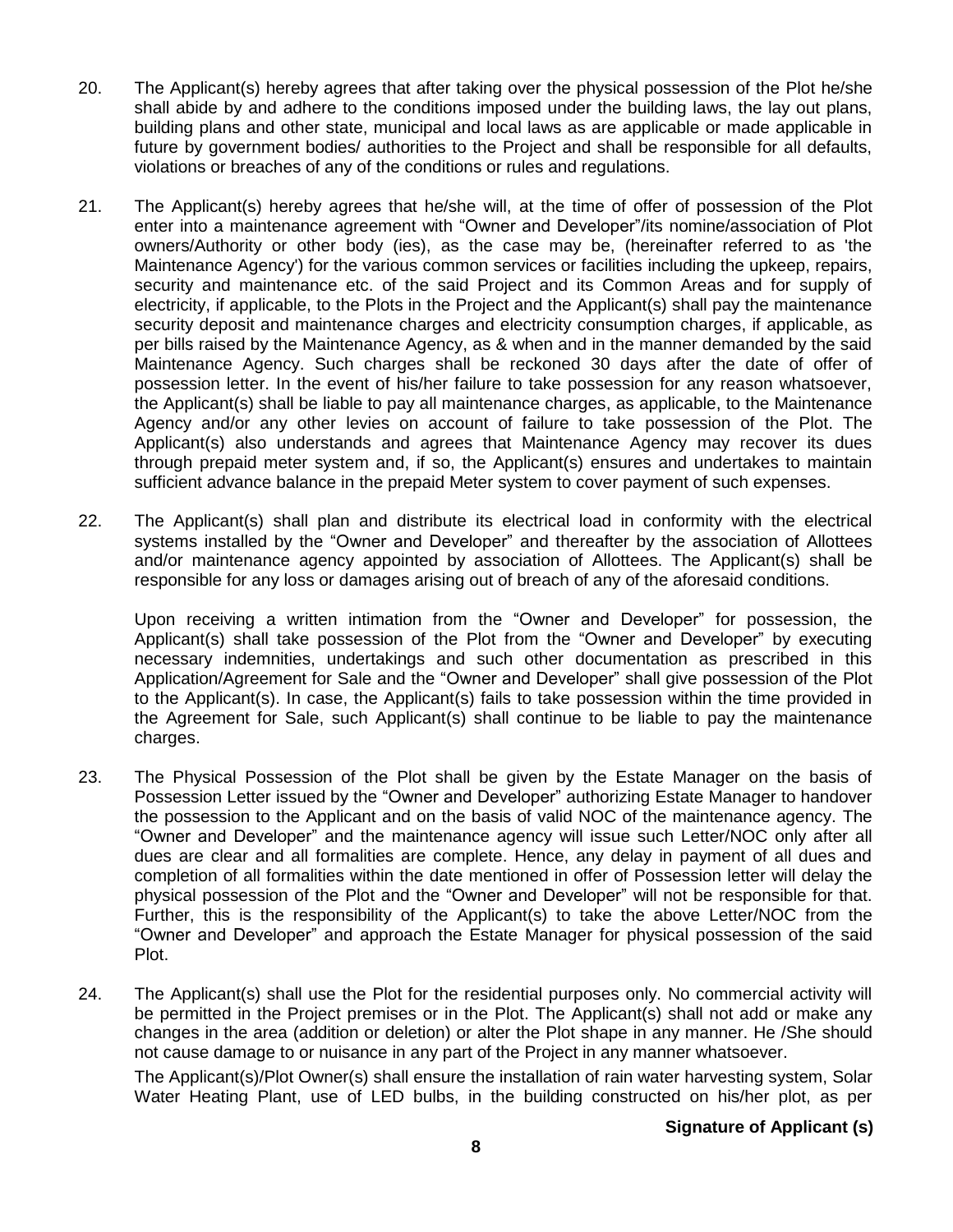government policy and shall be responsible for levy of any penalty in this regard. All persons claiming through the Applicant(s) shall be bound by the terms of this Application and the Agreement for Sale and the terms and conditions/rules and regulations of the concerned Development Authority or any other Authority for all purposes. The Applicant hereby undertakes to ensure the same and indemnify the "Owner and Developer", in case the "Owner and Developer" has to pay any penalty in this regard in respect to non-compliance of the same.

- 25. The Applicant(s) shall not install, operate and/or use Generator set of any size/kind in open area
- 26. The Applicant(s) shall not sink, drill, install and/or commission any well/bore well/tube well within or anywhere outside the area, as the case may be, of the Plot.
- 27. The Applicant(s) shall get his complete postal address, email address and mobile number recorded with the "Owner and Developer" at the time of booking and it shall be the responsibility of the Applicant(s) to inform the "Owner and Developer" in writing even after physical possession is taken by the Applicant(s), either in person or through registered post, A/D letter about all subsequent changes in his/her address, failing which, all demand notices and letters posted by the "Owner and Developer" at the recorded address will be deemed to have been received by him/her at the time when those should ordinarily reach such address and the Applicant(s) shall be responsible for any delay/default in payment and other consequences that might occur there from. In case, there is no communication received by the Applicant from the "Owner and Developer" over a period of 6 months from the date of last communication, it shall be the responsibility of the Applicant to contact the "Owner and Developer" to update himself/herself about the Project and payment status.

In case there are joint Applicants, all communications shall be sent by the "Owner and Developer" to the Applicant whose name appears first and at the Postal/ Email address given by him/her shall for all purposes be considered as served on all the Applicants. However, in case of any disagreement between such joint Applicants, both/all shall be under obligation to provide in writing their respective addresses to the "Owner and Developer".

- 28. The Applicant(s) can avail loans from the Financial Institutions/Banks to finance the Plot. However, the "Owner and Developer" shall not be responsible in any manner if a particular Financial Institution / Bank refuses to finance the Plot to the Applicant(s) on any ground. The responsibility of getting the loan sanctioned and disbursed as per the payment schedule and its repayment with interest accrued thereon to the Bank/Financial Institution will rest exclusively on the Applicant(s) and in no event the "Owner and Developer" shall be assumed for any responsibility or liability in respect thereof. In the event of the loan not being sanctioned or the disbursement getting delayed, the payment to the "Owner and Developer", as per schedule, shall be ensured by the Applicant(s) along with interest on delayed payments, if any.
- 29. That the Applicant(s) confirms and agrees not to hold the "Owner and Developer" liable under any circumstance whatsoever for any consequence(s), in the event of any Bank/Financial Institution refusing to grant the Applicant a loan/financial assistance w.r.t the Plot provisionally allotted to him.
- 30. In case of the Applicant(s) who have opted for long term payment plan arrangement with any financial institution/bank, the sale deed of the Plot in favor of the Applicant(s) shall be executed as per such arrangements prescribed by such financial institution/bank.
- 31. The Applicant(s) shall be bound, from time to time, to sign all papers and documents and to do all

**Signature of Applicant (s)**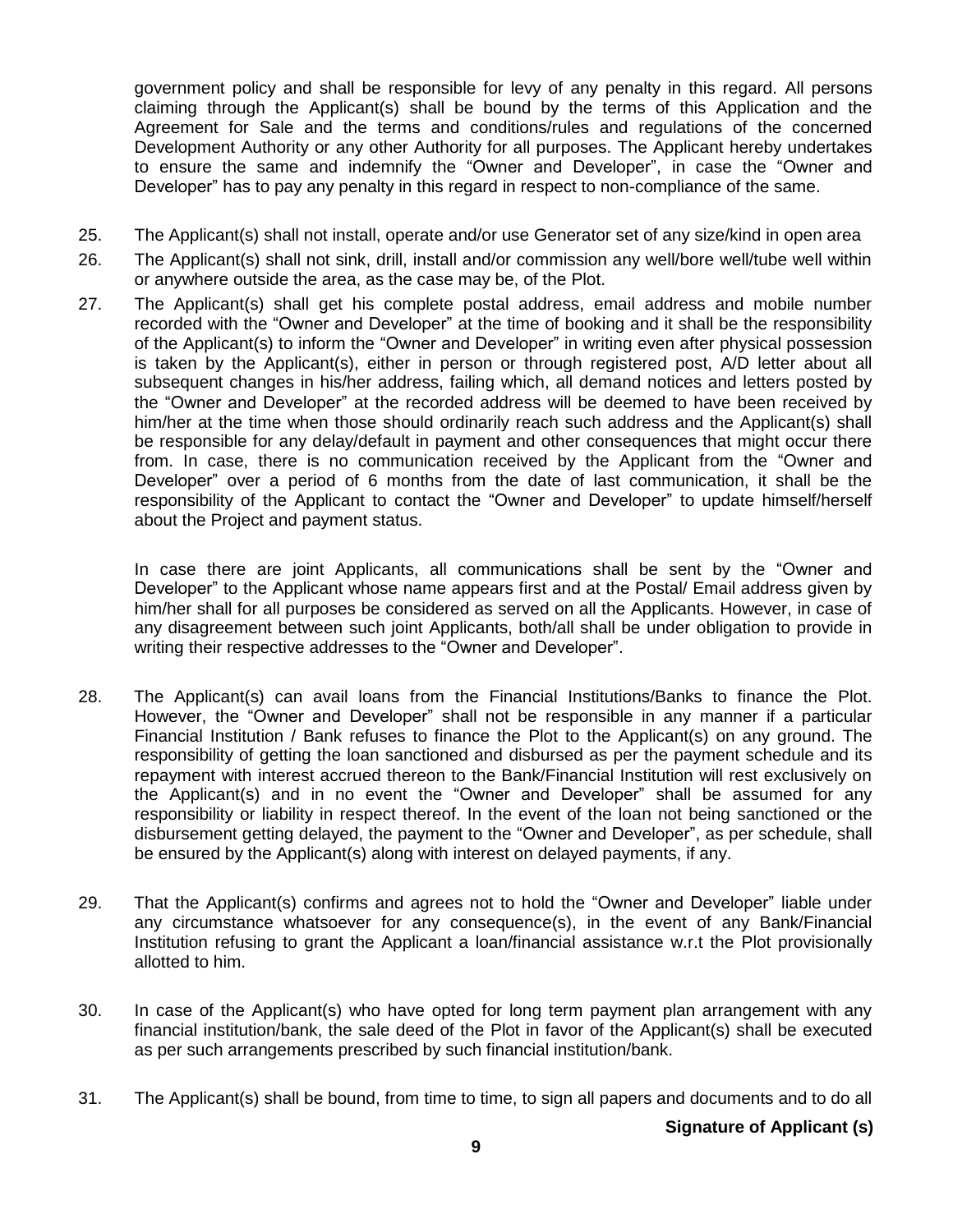acts, deeds matters and the things as may be necessary from time to time for safeguarding the interest of the "Owner and Developer" and of the other applicants of the other Plots in the Project.

- 32. The Applicant(s) hereby covenants with the "Owner and Developer" to pay from time to time and at all times, the amounts which the Applicant(s) is liable to pay as agreed and to observe and perform all the covenants and conditions of this Application and the Agreement for Sale and to keep the "Owner and Developer" and its agents and representatives, estate and effects, indemnified and harmless against any loss or damages that the "Owner and Developer" may suffer as a result of non-payment, non-observance or non-performance of the said covenants and conditions by the Applicant(s).
- 33. In case, the Applicant(s) is a non-resident, foreign national of Indian Origin or makes payment in any foreign currency, it is abundantly made clear that in respect of all remittances, acquisition / transfer of the said Plot it shall be the sole responsibility of such Applicant to comply with the provisions of the Foreign Exchange Management Act, 1999 or statutory enactment or amendments thereof and the rules and regulations of the Reserve Bank of India or any other applicable law and provide the "Owner and Developer" with such permissions, approvals which would enable the "Owner and Developer" to fulfill its obligations under the Application. Any refund, transfer of security if provided in terms of the provisional Allotment shall be made in accordance with the provisions of the Foreign Exchange Management Act, 1999 or statutory enactments or amendments thereof and the rules and regulations of the Reserve Bank of India or any other applicable law. The Applicant(s) understands and agrees that in the event of any failure on his/her part to comply with the prevailing exchange control guidelines issued by the Reserve Bank of India, he/she shall be liable for any action under the Foreign Exchange Management Act, 1999 as amended from time to time. The Applicant(s) shall keep the "Owner and Developer" fully indemnified and harmless in this regard. The "Owner and Developer" accepts no responsibility in this regard. Whenever there is any change in the residential status of the Applicant(s) it shall be the sole responsibility of the Applicant(s) to intimate the same in writing to the "Owner and Developer" immediately and comply with necessary formalities, if any, under the applicable laws.
- 34. The "Owner and Developer" shall not be responsible towards any third party making payment/remittances on behalf of any Applicant(s) and such third party shall not have any right in the Application/provisional Allotment of the said Plot applied for herein in any way and the "Owner and Developer" shall be issuing the payment receipts in favor of the Applicant(s) only.
- 35. The Applicant(s) hereby agrees that the "Owner and Developer" shall have right to join as an affected party in any suit/complaint filed before any appropriate court by the Applicant(s), if the "Owner and Developer's" rights are likely to be affected/prejudiced in any manner by the decision of the court on such suit/complaint. The Applicant(s) hereby agrees to keep the "Owner and Developer" fully informed at all times in this regard.
- 36. The Applicant(s) hereby authorizes the "Owner and Developer" to communicate with him/her by Email and SMS on his/her email and mobile numbers provided by him/her for sending notices/reminders and for other information regarding this Project or other existing or future projects of the "Owner and Developer".
- 37. In the event that any one or more of the phrases, sentences, clauses or paragraphs contained herein are declared invalid by a final and un appealable order, decree or judgment of a Court, then the same shall be construed as if such phrases, sentences, clauses or paragraphs, had not been inserted and the construction and interpretation of the rest of the terms and conditions shall remain valid and be binding upon the Parties hereto.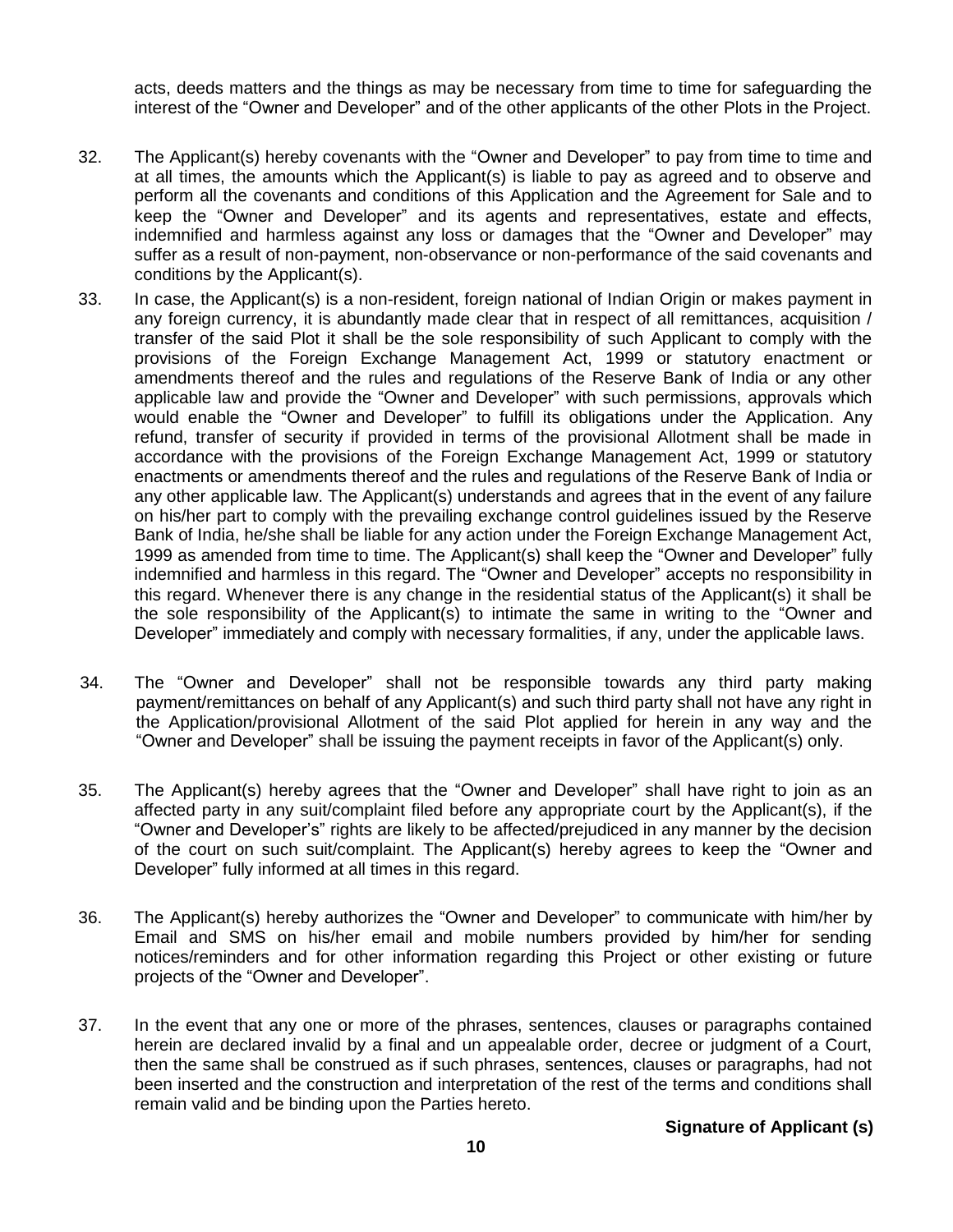- 38. Any delay or indulgence by the "Owner and Developer" in enforcing the terms mentioned herein or any forbearance or giving of time to the Applicant(s) shall not be construed as a waiver on the part of the "Owner and Developer" of any breach or non- compliance of any of the terms and conditions by the Applicant nor shall the same in any manner prejudice to the rights, title and interest of the "Owner and Developer".
- 39. The terms and conditions of this Application will be complete and binding only upon its signing by the "Owner and Developer" through its Authorized Signatory at the "Owner and Developer's "Registered Office in New Delhi after the copies duly signed by the Applicant(s) are received by the "Owner and Developer". Hence, this Application shall be deemed to have been issued / executed at New Delhi, even if the Applicant(s) has/have prior thereto signed the Application at any place(s) other than New Delhi.
- 40. For all intents and purposes singular shall include plural.
- 41. The Application shall be construed, interpreted, governed and applied in accordance with the laws, rules and regulations of India.

I/we have fully read and understood the above-mentioned terms and conditions and agree to abide by the same. I/ We understand that the terms and conditions given above are of indicative nature with a view to acquaint me/us with the terms and conditions as may be comprehensively set out in the Agreement for Sale. I/we have also read, understood and agree to the terms and conditions of the attached Agreement for Sale and agree to execute and get the same registered as per instructions received from the "Owner and Developer" in this regard.

We are fully conscious that it is not incumbent on the part of the "Owner and Developer" to send us reminders/ notices in respect of our obligations as set out in this Application and I/we shall be fully liable for any consequences in respect of defaults committed by me / us in not abiding by the terms and conditions contained in this Application. I /We have sought detailed explanations and clarifications from the "Owner and Developer" and the "Owner and Developer" has readily provided such explanations and clarifications and after giving careful consideration to all facts, terms, conditions and representations made by the "Owner and Developer", I have now signed this Application and paid the monies payable there under fully conscious of my liabilities and obligations including forfeiture of the Earnest Money or advance booking amount, as the case may be, as may be imposed upon me. I /we further undertake and assure the "Owner and Developer" that in the event of cancellation of my/our provisional allotment either by way of forfeiture or refund of my/ our monies or in any manner whatsoever including but not limited to as set out in the terms and conditions provided in this Application, I /we shall be left with no right, title, interest or lien on the Plot applied for and provisionally and/ or finally allotted to me/us in any manner whatsoever.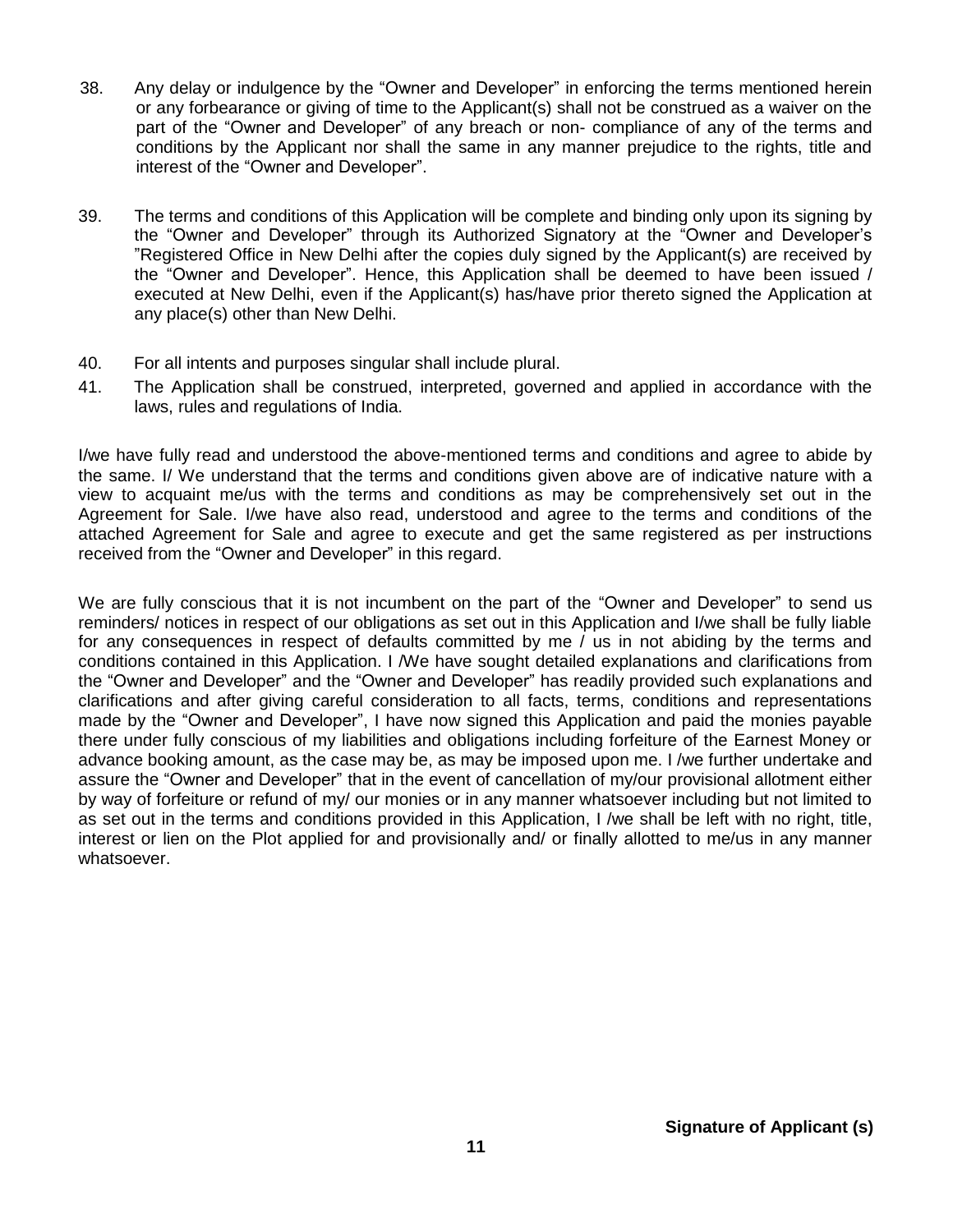# **ANNEXURE-A PAYMENT PLAN**

**Signature of Applicant (s)**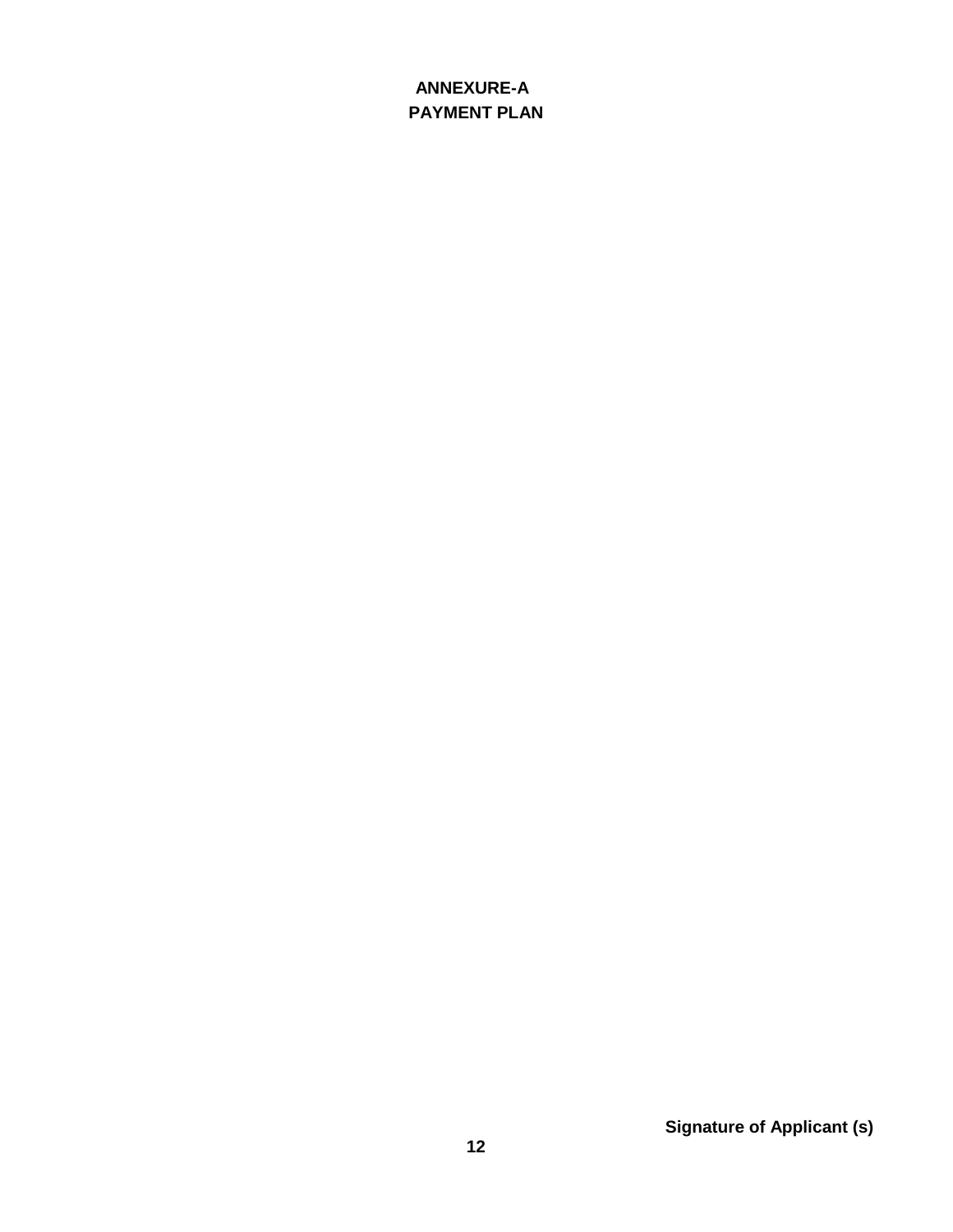## **ANNEXURE - B**

## FORM NO. 60 (See third provision to rule 114B)

Form of Declaration to be filled by a person who does not have either a Permanent Account Number or General Index Register Number and who makes payment in cash in respect of transaction specified in clauses in (a) to (h) of rule 114B 1. Full name and address of the declarant \_\_\_\_\_\_\_\_\_\_\_\_\_\_\_\_\_\_\_\_\_\_\_\_\_\_\_\_\_\_\_\_\_\_\_\_\_\_\_\_\_\_\_\_\_ \_\_\_\_\_\_\_\_\_\_\_\_\_\_\_\_\_\_\_\_\_\_\_\_\_\_\_\_\_\_\_\_\_\_\_\_\_\_\_\_\_\_\_\_\_\_\_\_\_\_\_\_\_\_\_\_\_\_\_\_\_\_\_\_\_\_\_\_\_\_\_\_\_\_\_\_\_\_\_\_

2. Particulars of Transaction **Example 2.** Particulars of Transaction 3. Amount of the Transaction \_\_\_\_\_\_\_\_\_\_\_\_\_\_\_\_\_\_\_\_\_\_\_\_\_\_\_\_\_\_\_\_\_\_\_\_\_\_\_\_\_\_\_\_\_\_\_\_\_\_\_\_\_\_\_\_ 4. Are you assessed to tax ? \_\_\_\_\_\_\_\_\_\_\_\_\_\_\_\_\_\_\_\_\_Yes/No. 5. If Yes i) Details of Ward/Circle/Range where the last return of income was filled. ii) Reasons for not having Permanent number/General Index Register Number 6. Details of document being produced in support of address ................................................................................................................................................. **Verification:-** I,................................................................................ do hereby declare that what is stated above is true to the best of my knowledge and belief. Verified today, the ……………………………………….day of… ..............................................……….

Date: ............................

Place:............................

## **Signature of the declarant**

**Instructions:** Documents which can be produced in support of the address are: -

- (a) Passport
- (b) Driving License
- (c) Identity Card Issued by any Institution
- (d) Copy of the electricity/telephone bill showing residential address
- (e) Any document or communication issued by any authority of Central/State Government or local bodies showing residential address
- (f) Any other documentary evidence in support of his/her address given in the declaration